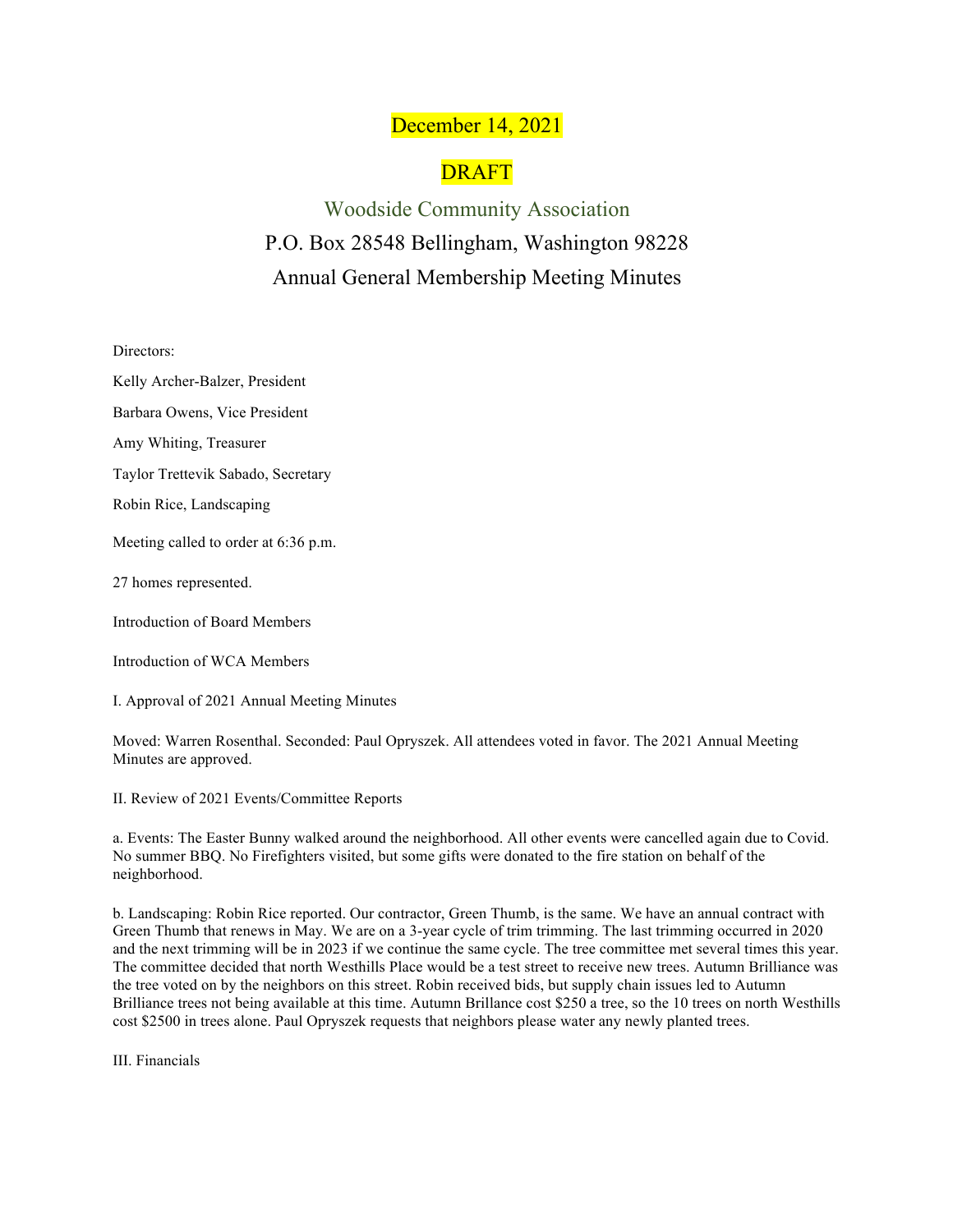a. 2021 End of Year Report. Amy Whiting delivered the 2021 End of Year Report: No major changes. Last year the budgeted legal fees increased for the Squalicum Heights development to \$10,000. We spent \$0 in legal fees for 2020 and maintained a budget of \$10,000 for legal fees in 2021. We save \$3,000 annually for trim trimming. We keep \$2, 000 in checking to pay bills. We have good cash reserves in place and roll over cash.

b. Approval of 2022 Budget. Moved: Barbara Owens. Seconded: Mary Jensen. All in attendance voted in favor. The 2022 budget is approved.

IV. New Business

a. Update on proposed Squalicum Heights Development reported by Bob Putich.

i. New proposed design sent in email. Some changes are improved area around storm retention pond, cul-de-sac like concept in Pebble place with driveway access to development and added emergency access by creating 'alley' to McGrath. The plan still included 36 homes. Lots and homes are still smaller than those in the Woodside neighborhood.

ii. A second emailed document shows what the city is asking the developer to clarify, explains the process and explains what the developer needs to do. The next step is a public meeting where we have the potential to explain what we are not happy with.

iii. Issues discussed:

-Density: Bigger lots and less homes are desired, but it could also be multi-unit, so we should try to work with the current plan.

-Eliminate vehicle access on Pebble. Safety issue with traffic. Pebble street was left unfinished for the purpose of school access.

- Legality issue of land being changed from educational purpose to private homes.

-Parking inside Squalicum Heights and overflow into Woodside

-Bigger set back

-In fill toolkit. Can we oppose this?

-Keep it separate. Fence or restricted access may also work as a good law enforcement blockage.

-Do they remember our original points? Yes, it's the same consultant and apparent they looked at our notes. The new layout does take into consideration our feedback and demonstrates the developer wants to work with us.

iv. Warren Rosenthal volunteered to meet with Lynt and Julie Harris, who moved onto Pebble, to fill them in on all previous discussions about Squalicum Heights.

v. Woodside Squalicum Heights Committee plans to meet Tuesday, December 28 or Wednesday, December 29. Bob Putich will email documents. The committee will determine a list of issues (referencing past lists developed by the committee) to present to the lawyer to bring up at the neighborhood meeting. Please email Bob Putich (bputich@gmail.com) and Kelly Archer-Balzer (kellyabalzer@yahoo.ca) to join the committee. The Board can approve lawyer action without gathering the committee.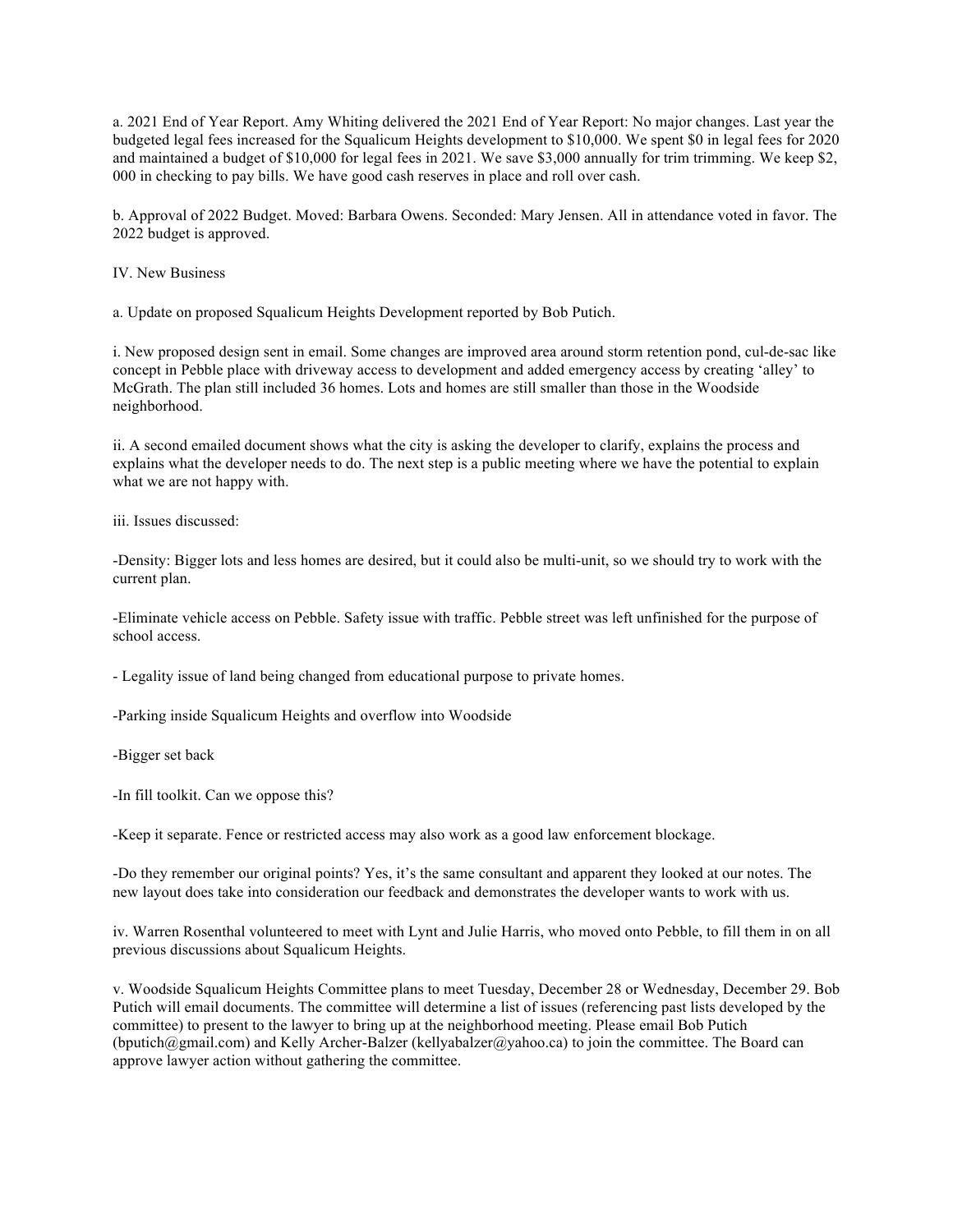b. Re-starting the Design Review Committee: The Design Review Committee works to create a similar look for the neighborhood and follows the covenants. House paint colors, new landscaping and projects could be handled by the committee. The Design Review Committee existed in the Woodside community in previous years. For it to restart 75% (95/130) neighbors must agree. Neighborhood interest could be diminished due to home values currently being high or neighbors may appreciate controls being in place to keep quality of life in the neighborhood. The design review committee could create more hoops for neighbors to jump through or relieve some pressure from Board members previously handling these issues. Emily Nichols volunteered to send out a survey with information from the covenants and to see if there is interest from the neighbors to restart the Design Review Committee.

c. Recording the zoom of next years AGM meeting would be helpful for those who can not make it. If you did not receive an email invite to the AGM please email Kelly Archer-Balzer (kellyabalzer@yahoo.ca) to update your email address on file.

d. Paul Opryszek: January 8, 2022 is the Scout's Christmas Tree pickup. Envelopes will be passed out for donations. Children (boys and girls) ages 11-17 are welcome. Please pass on the information if you know anyone who may be interested in Scouting.

V. Nomination and Election of WCA Board of Directors for 2022

a. There are 2 vacant Board positions for 2022 as Robin Rice and Barbara Owens will not be on the Board next year. Barbara worked to maintain the website. It's an easy platform to navigate and a volunteer is needed to keep the website updated. Please let Kelly Archer-Balzer know if you are interested. The website is woodsidecommunityassociation.org (or.com)

Emily Nichols and Jonathan Yarsley volunteered to join the Board. Motion to elect: Bob Putich. Seconded: Warren Rosethal. All attendees voted in favor.

Kelly Archer-Balzer will schedule a Board transition meeting.

VI. Adjournment-8:01 p.m.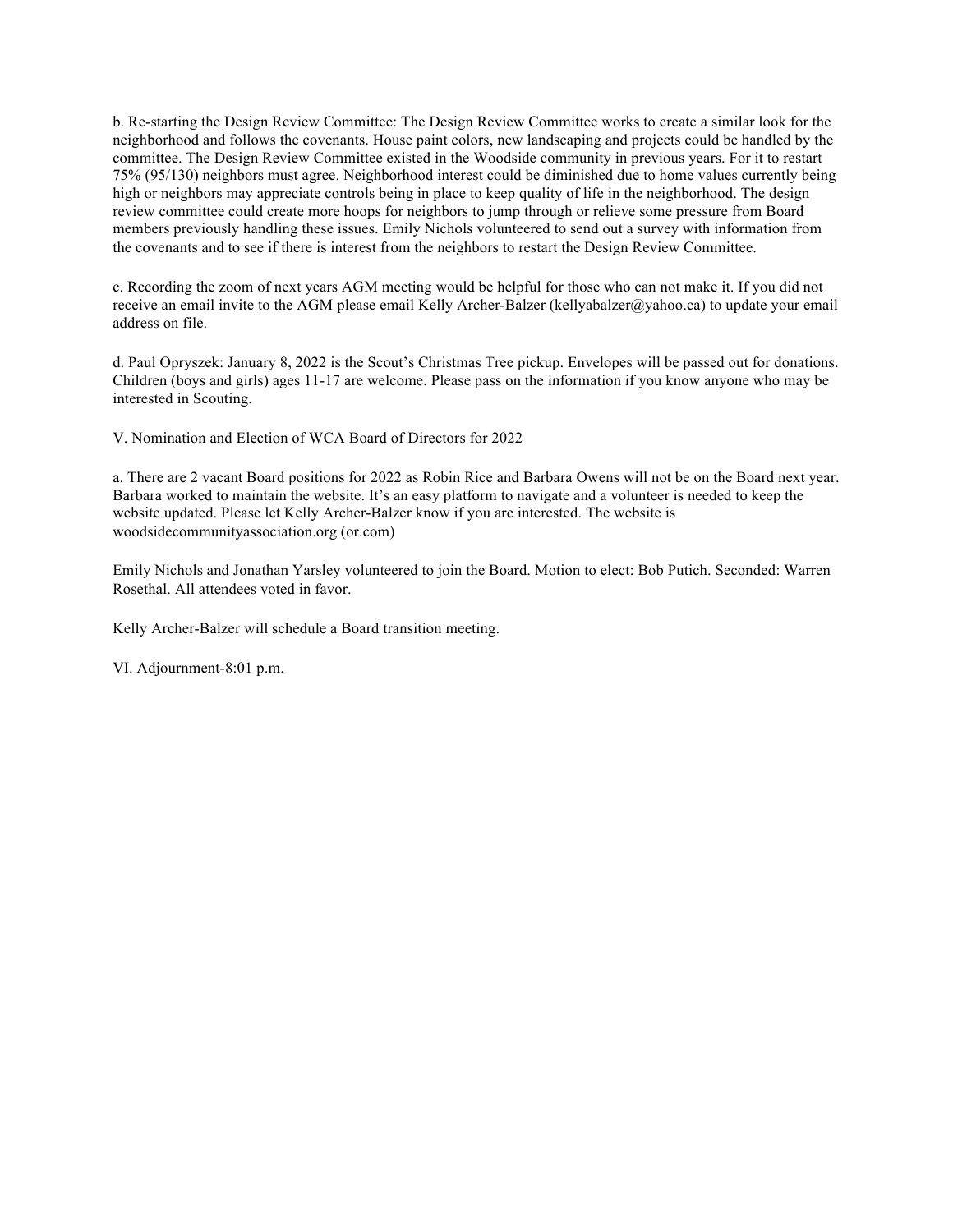#### December 8, 2020

## Woodside Community Association

P.O. Box 28548 Bellingham, Washington 98228

Annual General Membership Meeting Minutes

Directors: Kelly Archer-Balzer, President Barbara Owens, Vice President Amy Whiting, Treasurer Taylor Trettevik Sabado, Secretary Robin Rice, Landscaping

Meeting call to order at 7:06 p.m. 35 homes represented.

- I. Introduction of Board Members
- II. Approval of 2020 Annual Meeting Minutes Moved: Warren Rosenthal Seconded: Barbara Owens. All attendees voted in favor.
- III. Review of 2020 Events/Committee Reports
	- a. Easter Bunny walk around neighborhood: Kelly Archer-Balzer and the Easter Bunny walked around the neighborhood waved at kids and families. This appeared to be well received.
	- b. All other events were cancelled due to COVID.
	- c. Firefighters will not be coming to the neighborhood this year, but they are accepting donations. If you wish to donate any unwrapped toys, non-perishable food items or monetary donations you are welcome to drop them off at Kelly Archer-Balzer's house (3758 N Heather St) or the Britton Loop Fire Station (by Friday). Kelly will take the collected donations to the Fire Station on Thursday.
	- d. Website: Thank you, Barbara Owens for updating the website. The website and email address are working.
- IV. Financials

Budget:

a. Amy Whiting delivered the 2020 End of Year Report: \$27,507.44 was collected in dues. Actual expenses totalled \$25, 048.44. As of November 16, 2020, checking account balance was \$2, 215.04 and the savings account balance was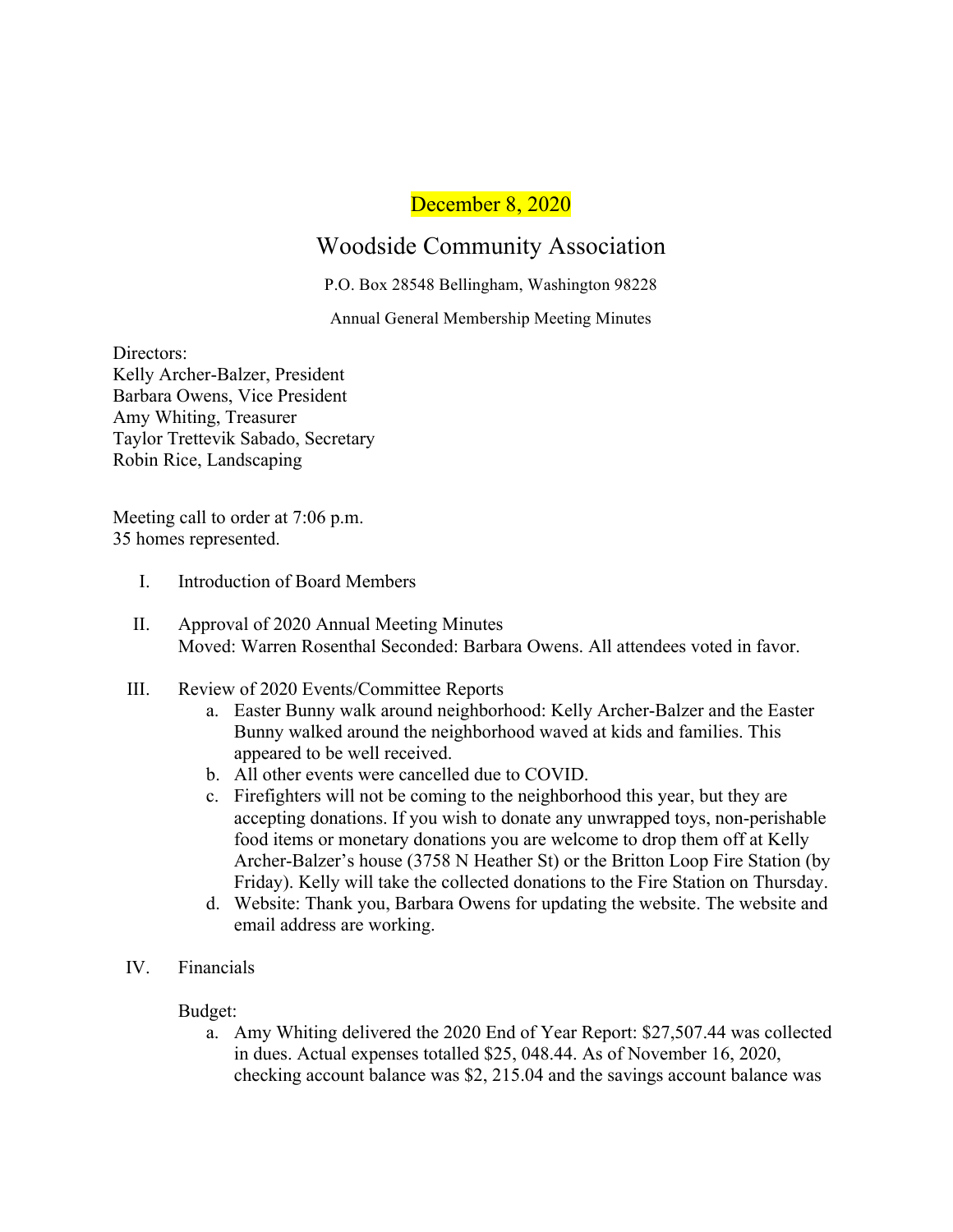\$37, 450.16 equalling a total of \$31, 665.20. The collection rate of dues was 98%. Community events expense was lower than predicted due to COVID.

For 2021, \$42,4400 is budgeted for expenses. Amy Whiting anticipates \$17,780.20 will be remaining in the reserves at the end of 2021.

- b. Approval of 2021 Budget. Moved: Russ Robinson. Seconded: Bob Kuenzel Majority in attendance voted in favor and 2 opposed. The 2021 budget was approved.
- c. Future Projects-Tree trimming in 2021:

Robin Rice presented a PowerPoint presentation with pictures of trees, estimates and recommendations. The current landscaper is Green Thumb Company, LLC. The monthly fee for 2020 was \$1090.26 and their contract renews in May. Are we happy with this or do we want something more?

The City repaired the sidewalk in several places due to tree root damage. Please let Robin or the City know if you notice any other areas that need repair.

Tree trimming occurred in Spring of 2020 and has been every 3 years. Earthworks Tree Service cost for tree trimming was \$7826.40 in 2020. Robin Rice called three arborists: Earthworks, Solstice Tree Care (no response) and Lost Arrow Arborists. Arborist John Mailoit at Lost Arrow recommends replacing the trees since previous trimming has destroyed them. He did not provide a bid for trimming. Earthworks discussed yearly vs. every other year for tree trimming and recommended yearly trimming in the 'Pollard' technique due to prior trimming.

Yearly cost of tree trimming quote is \$8, 820. Quote for removal of all trees is \$11, 500 and \$18,000 for replanting trees. Removal of stumps on Westhills is quoted at \$1400. Up front cost of tree removal will be high but could save us money in the long term.

Robin Rice recommends removing the stumps on Westhills and not trimming trees this year. We could consider trimming trees every other year and planting some new trees. Suggested trees are Centurion Crabapple, Paperbark Maples and Western Red Bud.

Do we want to remove trees instead of aggressively trimming? Long term expenses may be more if continue aggressively trimming. Uniform trees or variety? Ask a landscape designer? Committee could form to answer these questions.

Bob Putich: The sidewalks and trees are city property. The city is obligated to trim trees to 8 ft above sidewalk and 15 ft above roadway. We are not obligated to maintain the trees, but they do look good and add value to neighborhood. \*Correction: This is a right of way. The property owner is responsible for maintenance. The height info is correct.

Last year the association voted to replace the trees that were removed on Westhills due to damage. Robin Rice reached out to companies to replace them, but with COVID this did not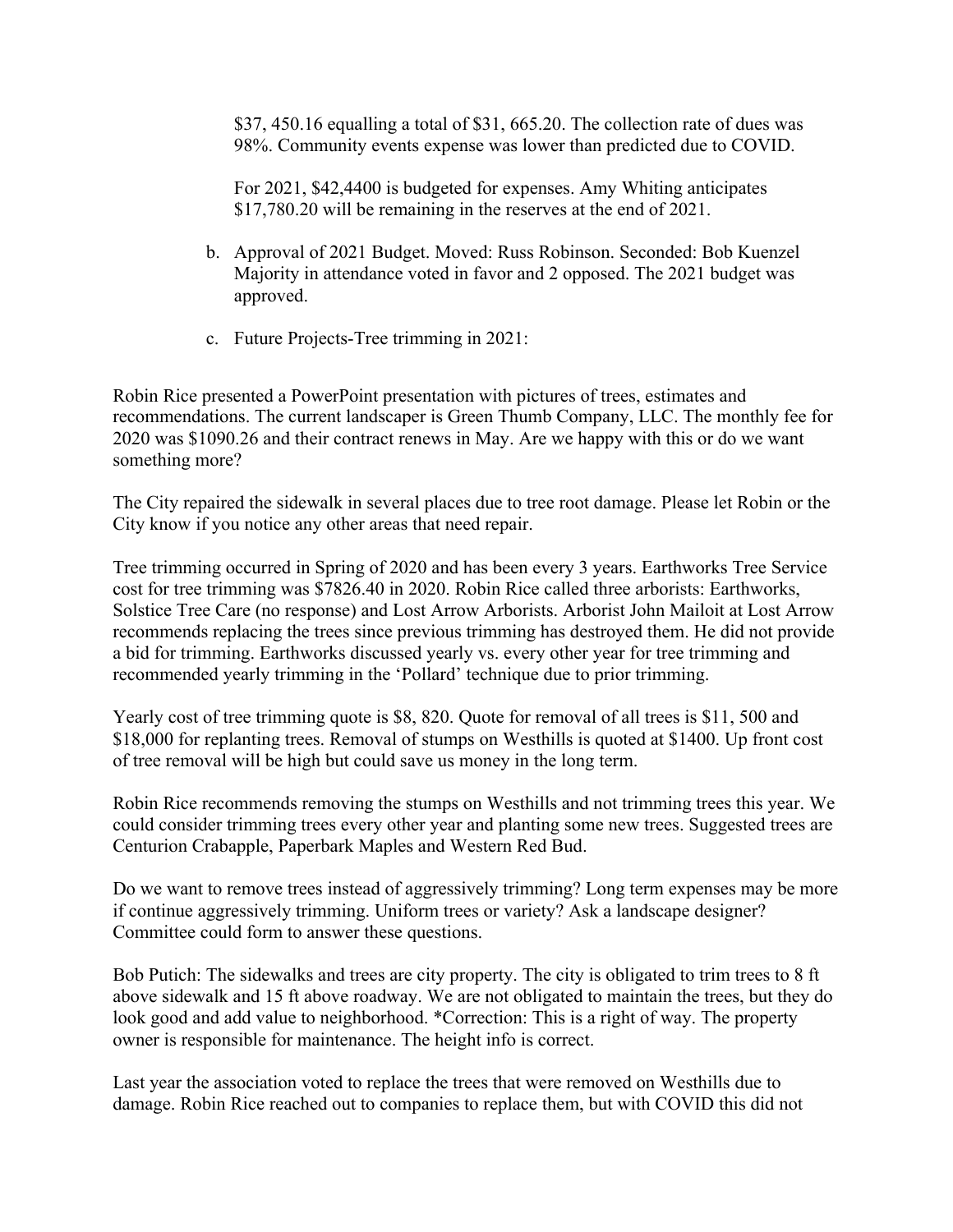move forward. Robin Rice has not reached out to City to see if they will replace the trees, but he doubts they will.

Paul Opryszek watered the tree in front of his house and it was doing better then other. He expressed concern that if the property owners do not water/take care of the tree any money spent on them will be wasted. He would appreciate communication with homeowners regarding the trees in front of their house. Removal of tree on Westhills was voted on at the 2020 annual meeting. Those trees were not planted property and left in burlap sacks.

Robin Rice is open to other arborist options. Warren Rosenthal suggests making a short term and long-term plan. Angela Polito agrees that the trees should not be trimmed annually.

Bob Putich moved that Robin Rice picks 3 species of trees to replace the trees that we cut down. The homeowners will decide which of these three trees will be planted in front of their home. Trees should not be trimmed/butchered every year. Second: Paul Opryszek. Bob Putich withdrew his motion.

Robin Rice moved that we move forward with removal of stumps. Seconded: Barbara Owens. This motion was not voted on.

Russ Robinson moved to take the tree trimming and replacement issue to a committee or a second meeting outside of this general meeting. Seconded: Scott Chambers and Bob Putich. All those in attendance are in favor and the motion passed.

The committee plans to meet the second Wednesday in January. The stumps on Westhills will be removed as Amy Whiting confirms that there are budgeted funds for moving forward with this.

Robin looked at the Green Thumb contract and it does not specifically refer to the leaves on the sidewalk on Chandler. The contract states 'blows common area and sidewalks', but we could look into adding Chandler as well. \*Correction: Chandler is a common area which Robin should remind Green Thumb.

> d. Legal fee increase to \$10,000.00 annually for pending development in Squalicum Heights. Board and committee voted to hire lawyer.

The 2021 budget is not exhausted but may draw down on reserves. Due to legal fees it was suggested that dues could be raised. We will put this on the agenda for next year. The Board can also raise a one-time assessment fee for legal fees which would take a vote of the membership to approve.

George Sidhu is concerned about the issue of safety in the new development. He suggested adding access on McCloud may be a bigger safety concern for children walking to school than the access on Pebble will be. George Sidhu believes from an engineering perspective it will be difficult to put access on McCloud. Scott Chambers suggests Bob Putich sends out more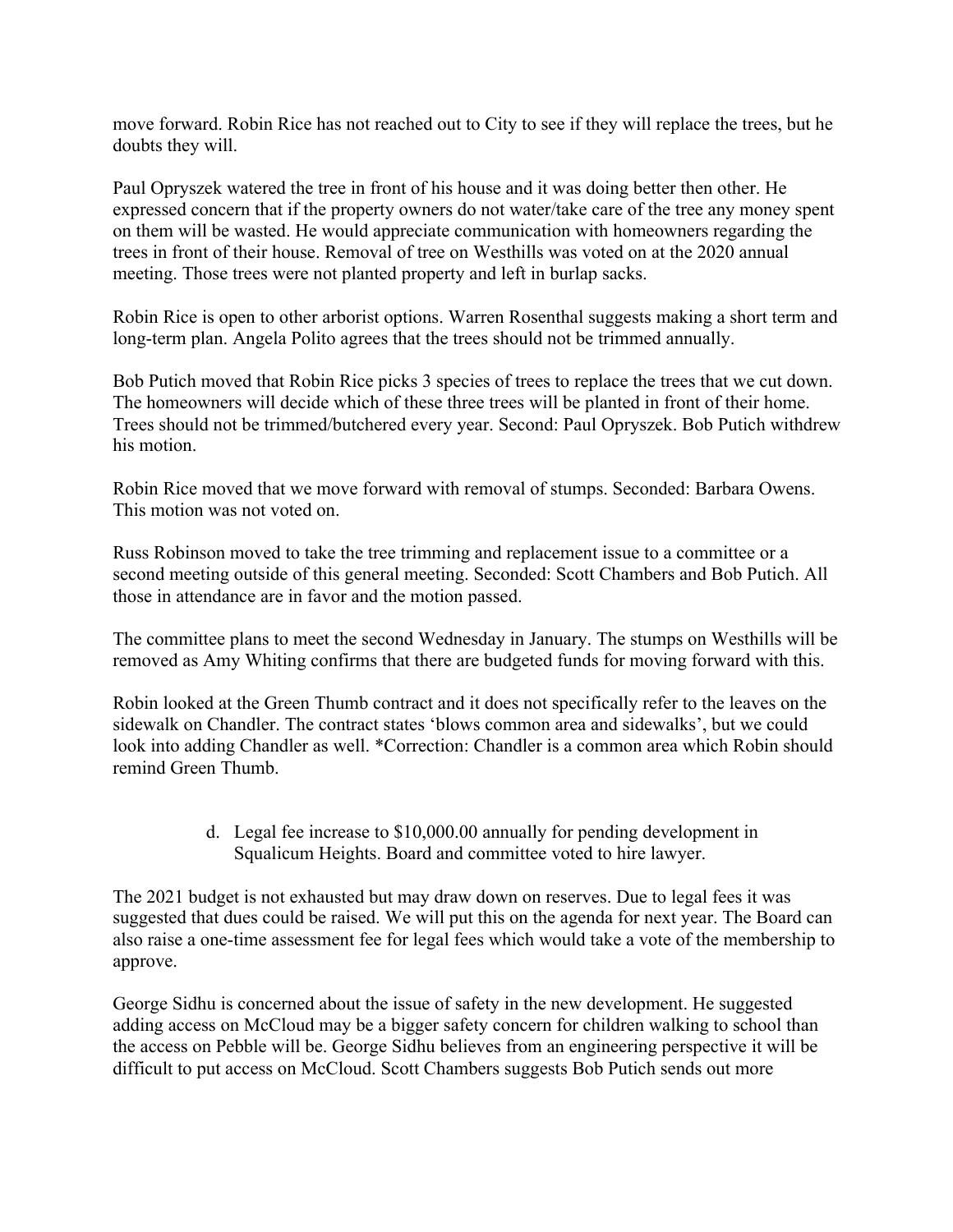information about safety and the amount of information that has been gathered. Bob will send out the information collected from March 2020.

Emily Nichols states that daily trips on Pebble will increase from 12 trips to 340 if there is not a second access road. The City told her that access on McCloud is not a safety concern.

Roxanne McCloud is worried that lawyer fees will add up quickly and the budgeted \$10, 000 will be used quickly. Chelsea Wilson, Emily Nichols and Paul Opryszek voiced opinions that the lawyer will articulate a clear case and will give the developer a reason to listen to the concerns.

Kelly Archer-Balzer brought up the committee on the Squalicum development and invited anyone who is interested to join the committee.

- V. New Business
	- a. Hiring the Law firm Chmelik Sitkin and Davis (CSD) to represent Woodside re: proposed Squalicum Heights development

Bob Putich explained the history of the property. It has sold and the developer plans to put 36 homes on the 5.5 acres. Woodside would be the main access. No other access is currently planned. It is estimated 330 vehicles a day will go in and out of that neighborhood. A committee of interested parties was formed. It was decided to have an attorney represent the Association. The search was narrowed and CSD was selected to represent Woodside Community Association. The process depends on the developer. It could be a 2 year process to get the development approved. The idea is to do as much as possible and call on experience of neighbors to lessen the impact of the cost of the attorney. The firm is familiar with the City of Bellingham and the developer. The budget line is a cap on expenditure, but it's not certain that we will use it this year.

Scott Chambers clarified with Bob that the end goal of hiring the attorney is to have a different access and/or to reduce the number of homes. There are several other issues like safety vehicle access. Kelly Archer-Balzer wrote a letter to the City of Bellingham that explains the direction we would like to go with the project.

Bob Sampson asked Bob Putich if the attorney has any idea if it will be possible to accomplish what we want. Those discussions have not occurred since the formal application has not occurred. The City will not give us feedback until the developer's formal application is filled

Bob Kuenzel researched that one of the partners has a lot of expertise in land use area and the other partners do not. Bob Putich confirmed that we will be using the advice of the partner with expertise and the other partners will help us within their experience due to their lower fees.

Bob Putich confirmed that in the meeting with the developer the developer thanked us and said they would move forward as they see best. No deviation from their initial plan is apparent, but they are in the pre-application process and this could change.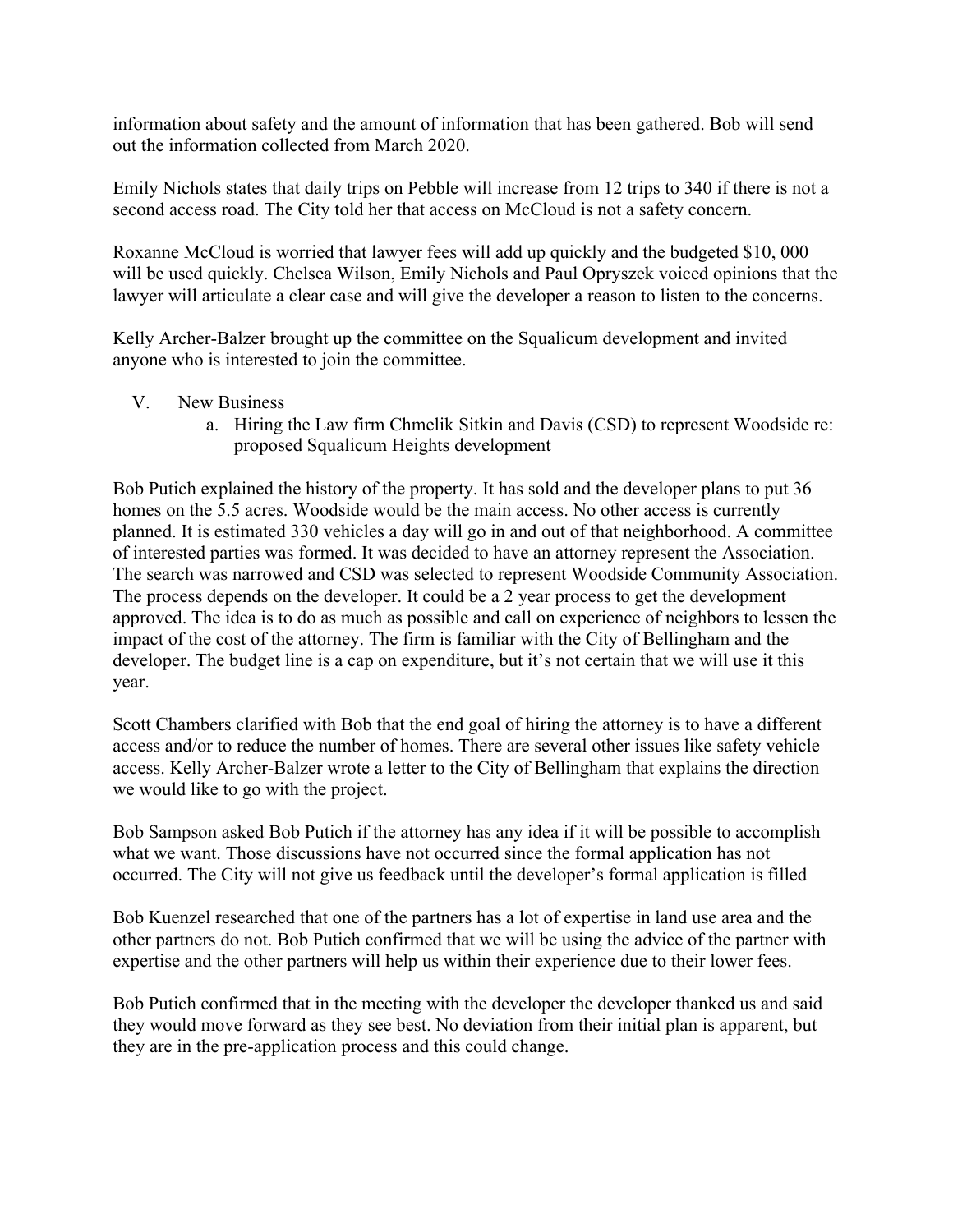Bob Sampson is curious about focusing on 2-3 issues instead of 5-6 issues. Bob Putich confirms that we should keep our focus limited to the most important issues. The attorney will guide us on this.

Angela Polito is wondering if Bob as liaison could communicate updates on a regular basis. Bob Putich will include all in the regular weekly or biweekly communication even if there is no news. People can opt out if they choose to.

Robin Rice added that the attorney recommended requesting public records every three months. The attorney sent the first one. Going forward Bob Putich will request the records and let everyone know when it is sent out.

Rick Smith wondered in there was any direct communication with the developer other than neighborhood zoom meeting. Kelly Archer-Balzer confirmed that no other direct communication has been made. Thank you to Rick Smith for all his efforts in putting together the letter.

VI. Nomination and Election of WCA Board of Directors for 2020 Current board members are willing to continue in their positions. Motion to elect: Russ Robinson. Seconded: Scott Chambers. All attendees voted in favor.

Russ Robinson offers to help with the website as needed.

Meeting adjourned at 8:37 p.m.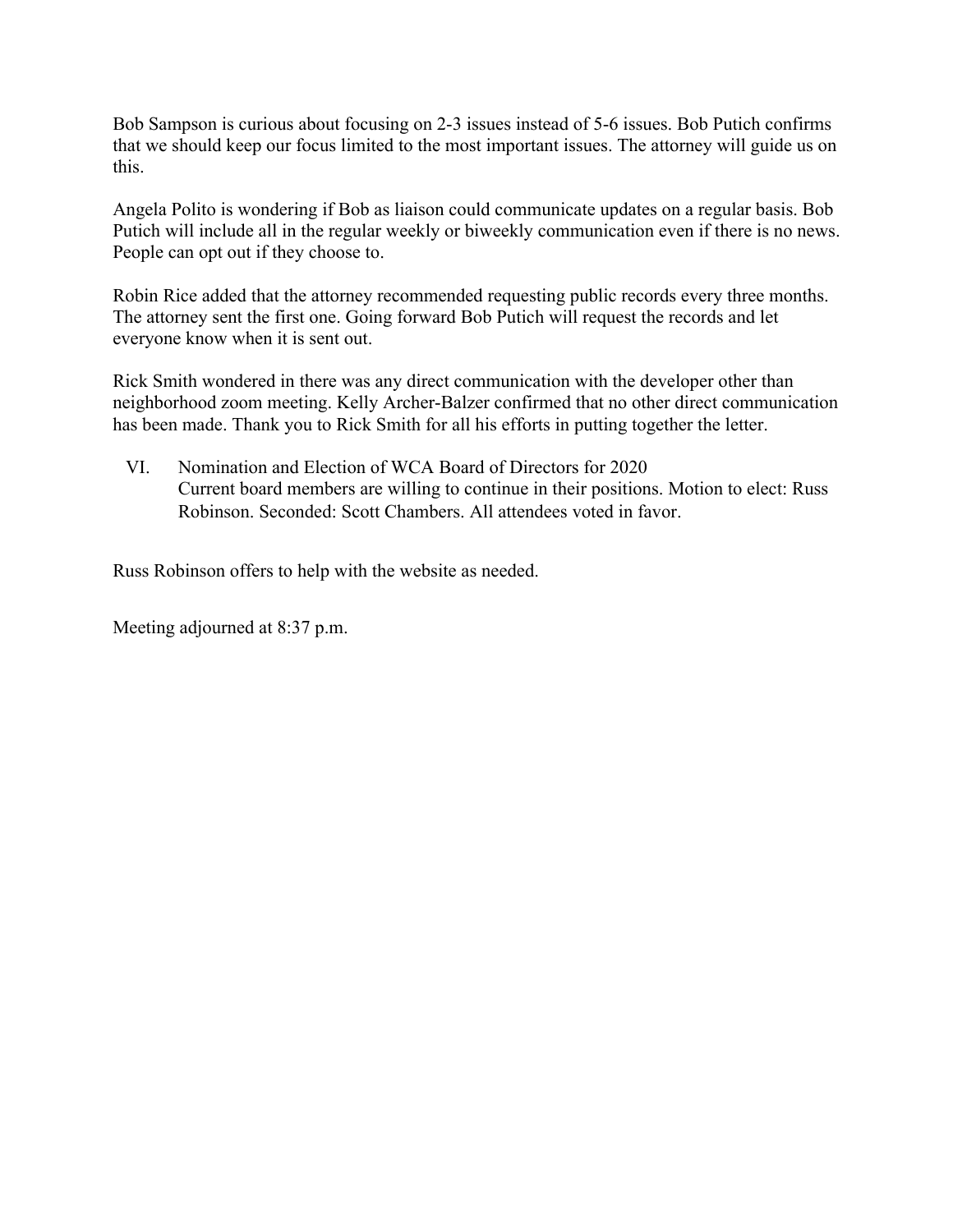## **March 4, 2020**

# Woodside Community Association

P.O. Box 28548 Bellingham, Washington 98228

Annual General Membership Meeting Minutes

Board Members Present:

Kelly Balzer, President

Barbara Owens, Vice President

Amy Whiting, Treasurer

Robin Rice, Landscaping

Meeting called to order at 7pm

- I. Introduction of Board Members and neighbors
- II. Approval of 2019 annual meeting minutes Moved: Laurie Wolf, Seconded: Warren Rosenthal. All attendees vote in favor.
- III. Review of 2019 Events/Committee Reports
	- a. Easter Event: A success as usual. Working on a solution to keep the bunny's ears on next year.
	- b. Summer Event: Occurred in September. Higher attendance than past events held in August. Plan to keep this event in September for 2020.
	- c. Santa Firefighter and Toy: Firefighters thrilled with the turn out.
	- d. Adult wine/cheese night did not occur. May plan for this year.
- IV. Financials
	- a. 2019 end of year report: \$36, 501.27 in Checking and Savings. Maintain 5,000 cash reserve and 3,500 for tree fund. Insurance company has combined the fee for liability insurance and director insurance. These expenses are now combined into one-line item.
	- b. 2020 Budget. Dues (\$200/yr) remain the same. Possibly changing landscaping companies and purchasing trees.
		- i. Approval of 2020 Budget. Moved: Warren Rosenthal Seconded: Fumio Enzo seconds. All attendees vote in favor.
	- c. Future projects-Tree Trimming on Tuesday, March 17, 2020
		- i. Robin Rice researched 4 organizations. Earthworks is a local arborist. They inspected the trees for health. Their trimming method aims to limit the number of shoots to improve the health of trees.
		- ii. Cost is 7,865.00.
		- iii. Trees on the HOA property between the road and sidewalk and those in the medians of the cul-de-sacs will be trimmed.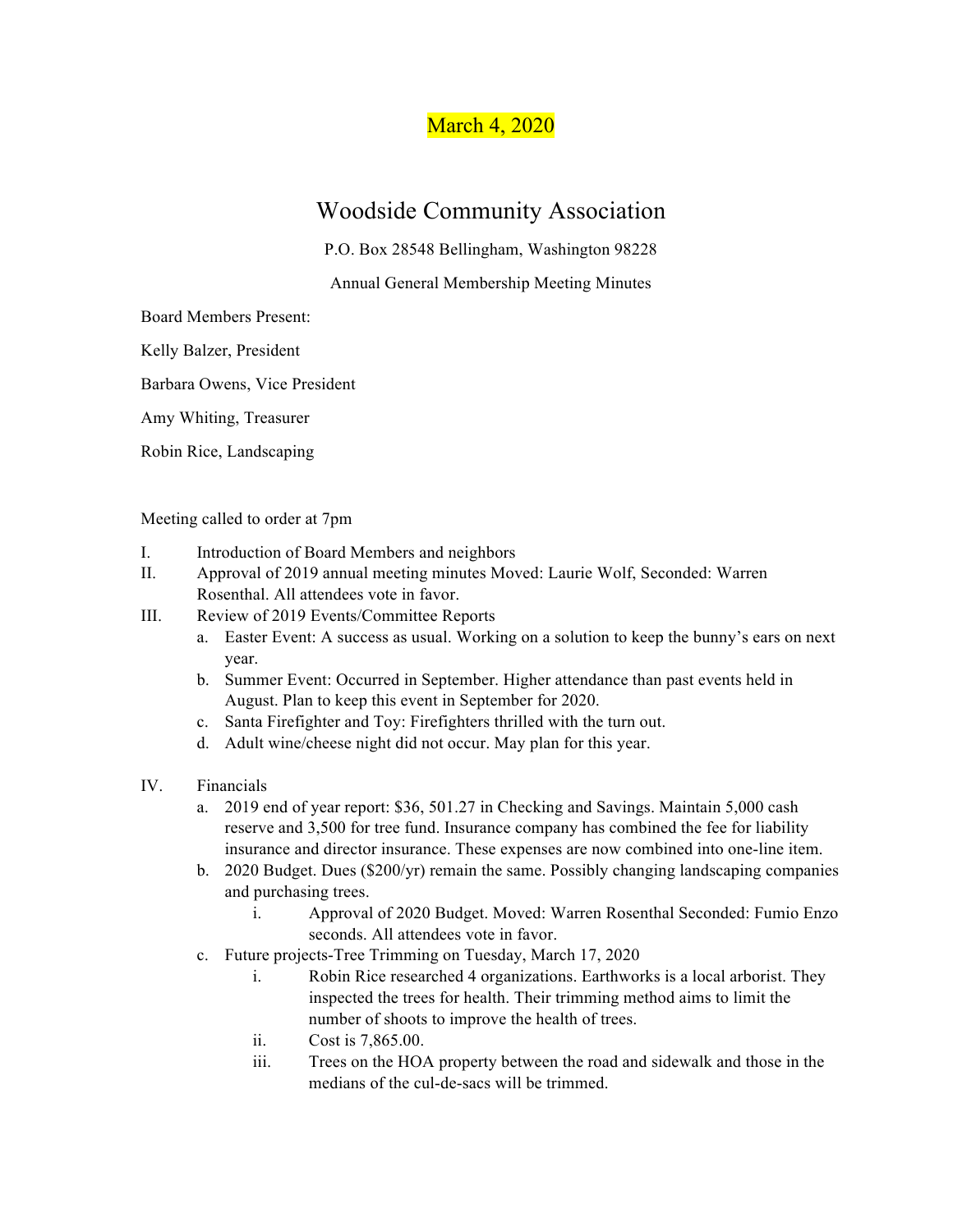- iv. Reminder: Trees in the lower neighborhoods can be no taller than 35ft. In the upper neighborhood trees can be no taller than 20 ft max. Limits do not apply to legacy trees. Please ask Robin Rice if you have questions.
- v. Earthworks is offering a discount to any resident who desires to have tress trimmed on their personal property along with the community trees on March 17. Please contact Brandon Brody at Earthworks (360) 305-5525 for an estimate.
- vi. Landscaping contract up in April. Earthworks does not do landscaping. Windwood is interested in taking over landscaping. Concern that current landscaper is too aggressive.
- vii. Ash trees on NW Hills never grew. Plan to remove 16-17 dying/dead ash trees.
- viii. Look of trees and other benefits appreciated. Suggestion to replace Ash Trees. Ash trees stick out since other trees in the neighborhood are a variety of plum. One to one replacement might not work well. Consult arborist.
- ix. Bob Putich motions to replace ash trees with the appropriate species in the available spacing per arborist advice within budget consideration. Robin Rice seconds. Majority of attendees vote in favor.
- V. New Business-Sale of the 5.5 acre property
	- a. Keith Cook/Re Max was the broker for the deal and welcomes any questions. The purchaser is a local developer. Developer currently has no plans. Zoned for 23 units but may go up to 34. Will need storm water retention on the lowest part of the property. Keith believes the plan is for houses with access off Pebble by extending the dead end.
	- b. Suggestion to set up meeting with developer first before city involvement.
		- i. Warren Rosenthal and Kelly Balzer volunteer to contact the developer.
		- ii. Conversation may continue with Mayor and city planners after dicussion with the developer.
	- c. Traffic Issues
		- i. Concern about the impact of more houses on traffic. Suggestion to get involved in traffic in broader neighborhood.
		- ii. Kelly Balzer spoke to city and the school district about traffic. Traffic study completed and there is currently not enough traffic to warrant a flashing light. Speed bumps are not an option due to emergency vehicles. School district deferred back to city but could send a letter to city in the future.
		- iii. Warren Rosenthal and Kelly Balzer volunteer to talk to the city about the traffic issue.
		- iv. Speed watch trailer will be on Woodside. Reminder speed limit is 25mph.
	- d. Suggestion to network with other neighborhood associations. Bob Putich will send contact information to Kelly Balzer.
	- e. Additional Thoughts: